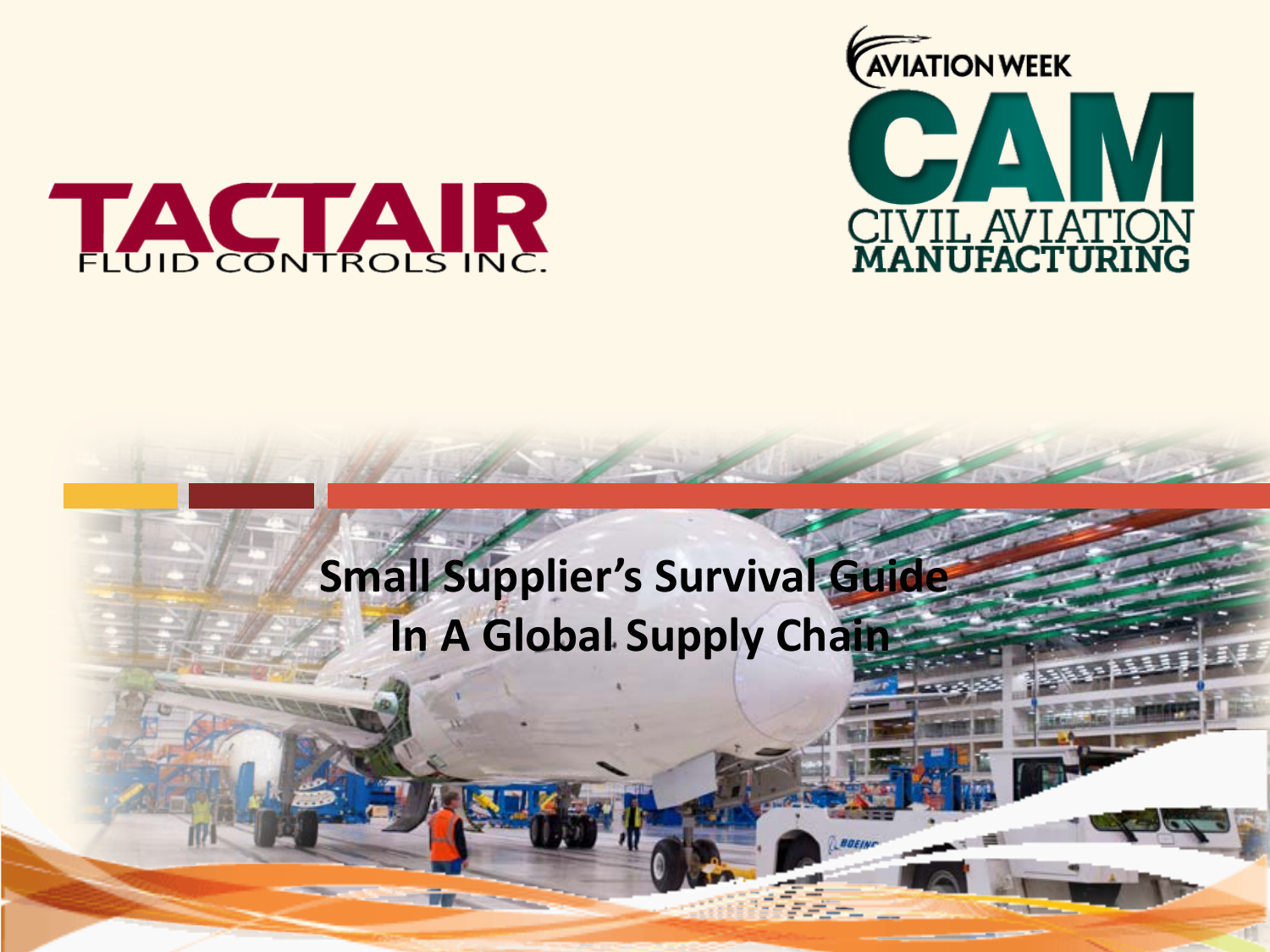#### **Agenda**

**AVIATION WEEK** 

- **Tactair Overview**
- Tactair Value Proposition
- **Tactair Competitive Strategies**
- Challenges and Tactair Response



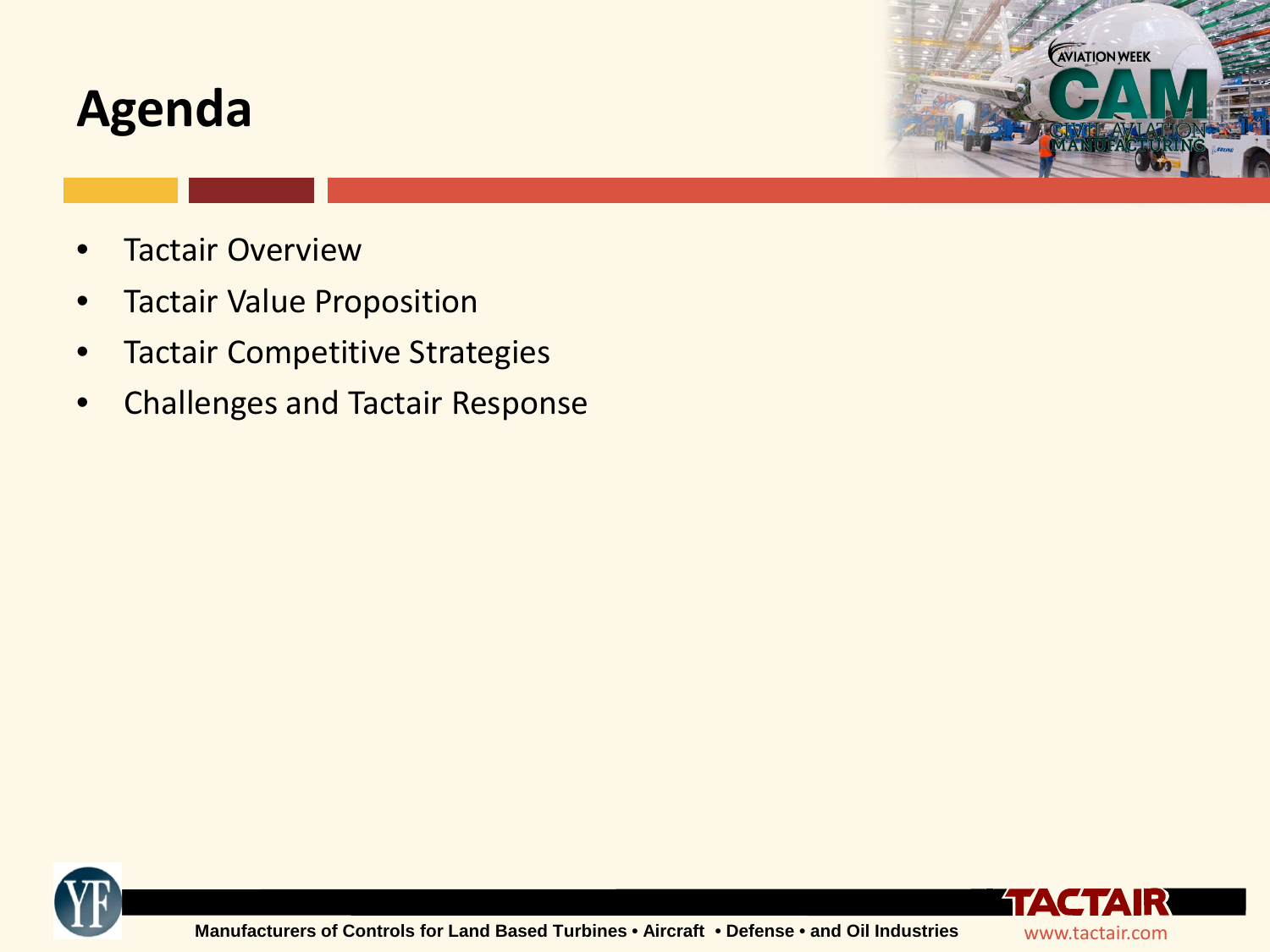## **Tactair Overview**



- AS9100C Certified Designer and Manufacturer of Proprietary Niche Control Systems and Components for Landing Gear, Nose Wheel Steering, Wheel Brake, Flight Control, and Utility Systems
- Broad Hydraulic and Pneumatic product lines built through acquisition



- Focused on applications for the Regional, Business, Helicopter, and Military Transport and Trainer aviation markets
- Privately Owned (Young & Franklin) small business located in upstate New York (350 people, \$75M in sales)



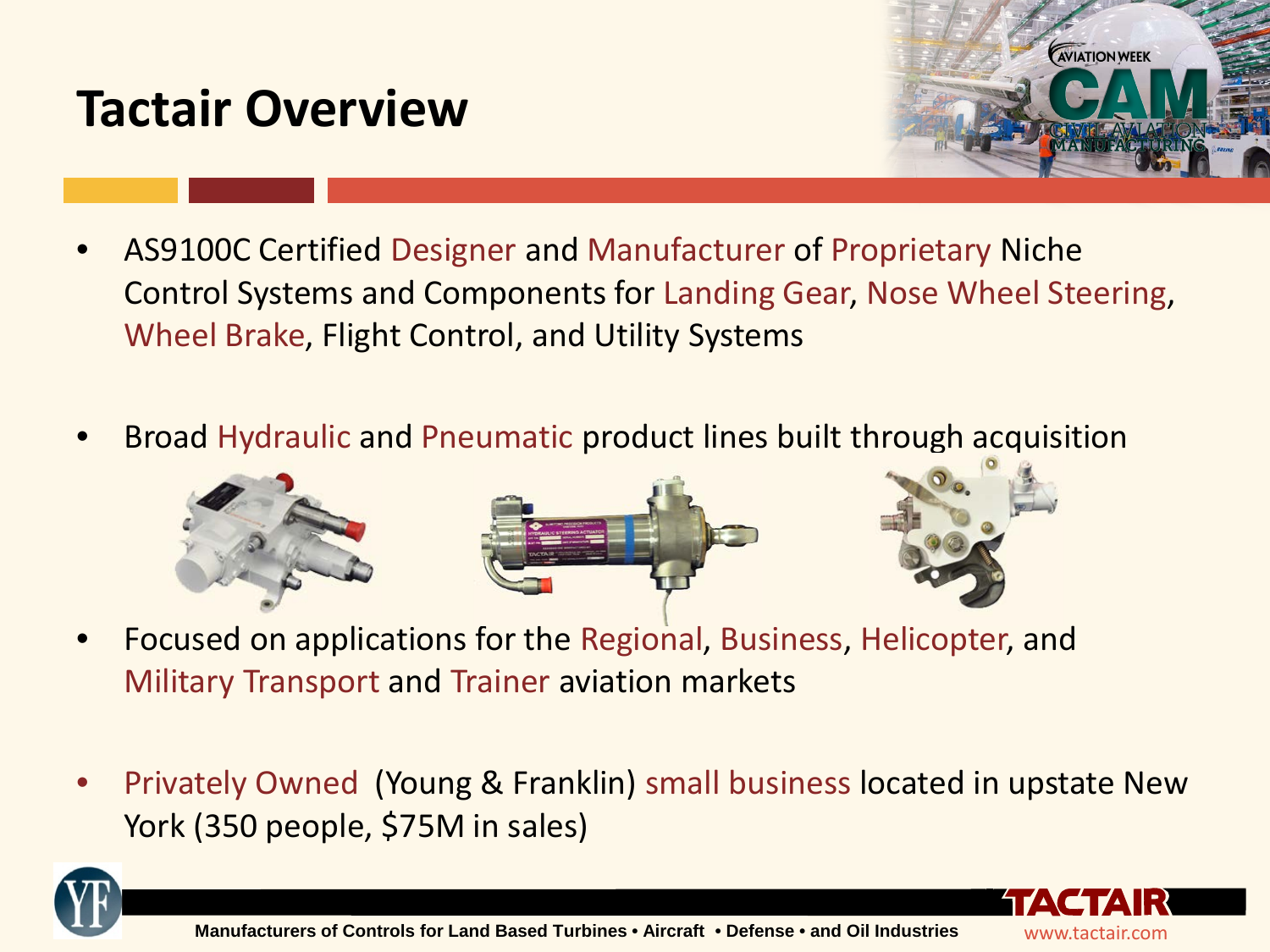# **Tactair Value Proposition**



- One-stop shop for niche subsystems
- Minimize "total cost of ownership"
	- Acquisition Price
	- Logistics/Delivery
	- Quality & Reliability
	- Life Cycle Support
- Effective use of new technologies
- Results
	- New Markets: Japan
	- New Customers: Sumitomo: Mitsubishi Regional Jet
		- Landing Gear Extension and Retraction Hydraulic System
		- Nose Wheel Steering Hydraulic Systems
	- New Products: Uplocks





**AVIATION WEEK**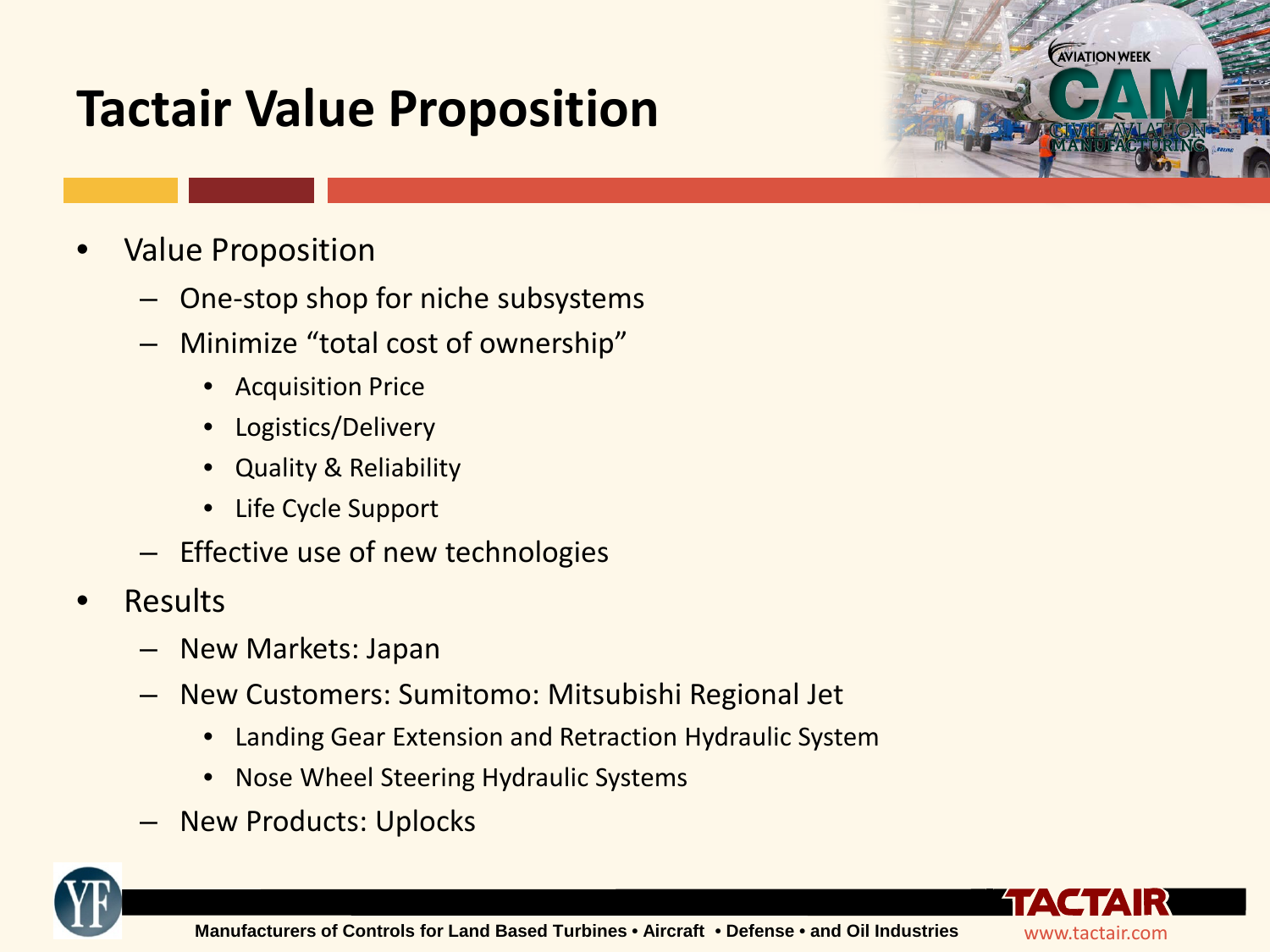- **Market Focus**
- Intellectual Property Development
- Technology Road Map
- Cost Competitiveness & Quality Control





**AVIATION WEEK**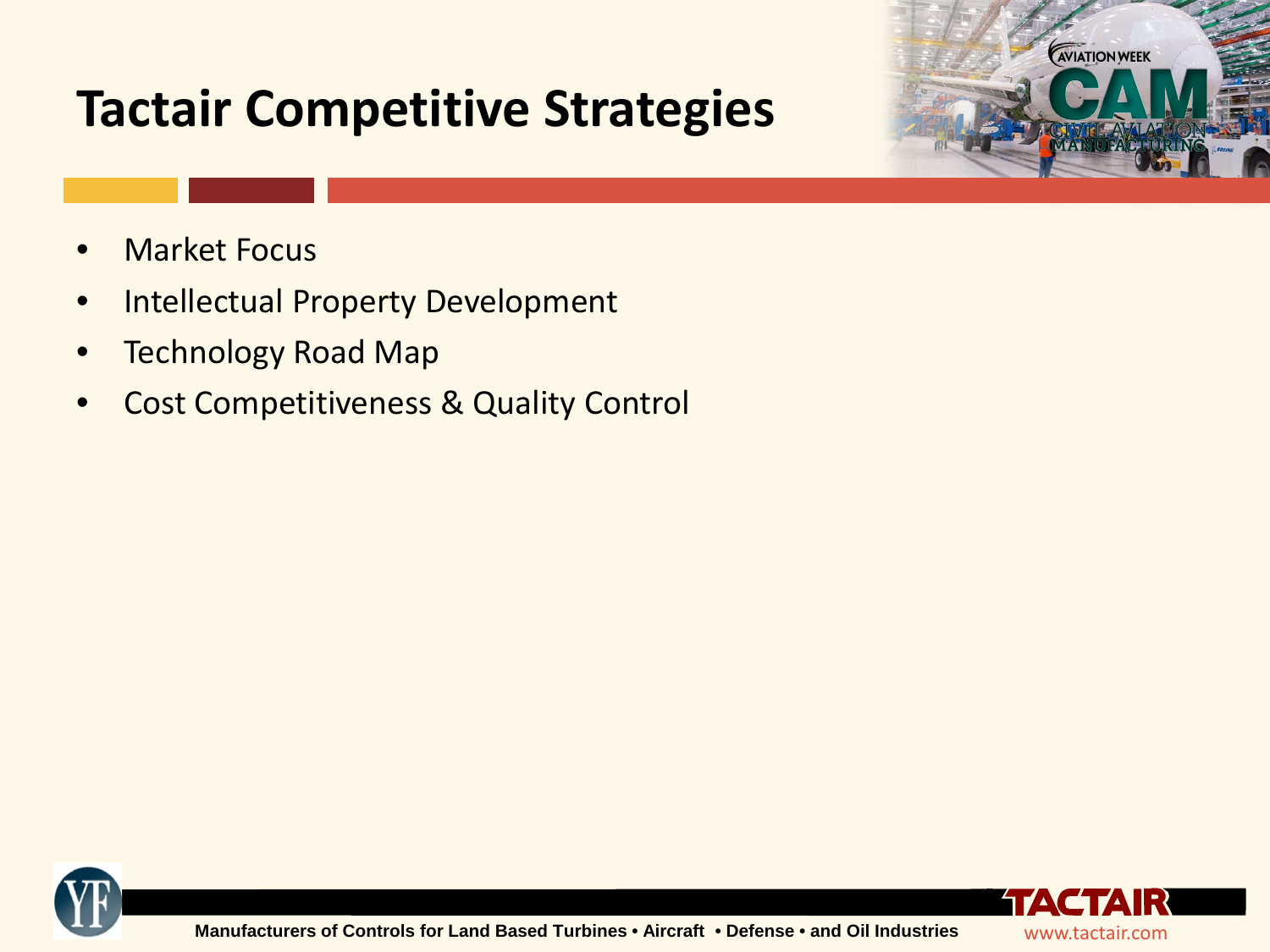

- Markets: Know what you do well
	- Fixed Wing: Regional, Business, and Military Trainer and Transport aircraft
	- Rotary Wing: Commercial and Military turbine aircraft
- Technology:
	- Similarly sized pressure and flow requirements allow for a common set of product line building blocks and manufacturing resources
- Intellectual Property Development
- Technology Road Map
- Cost Competitiveness & Quality Control





**AVIATION WEEK**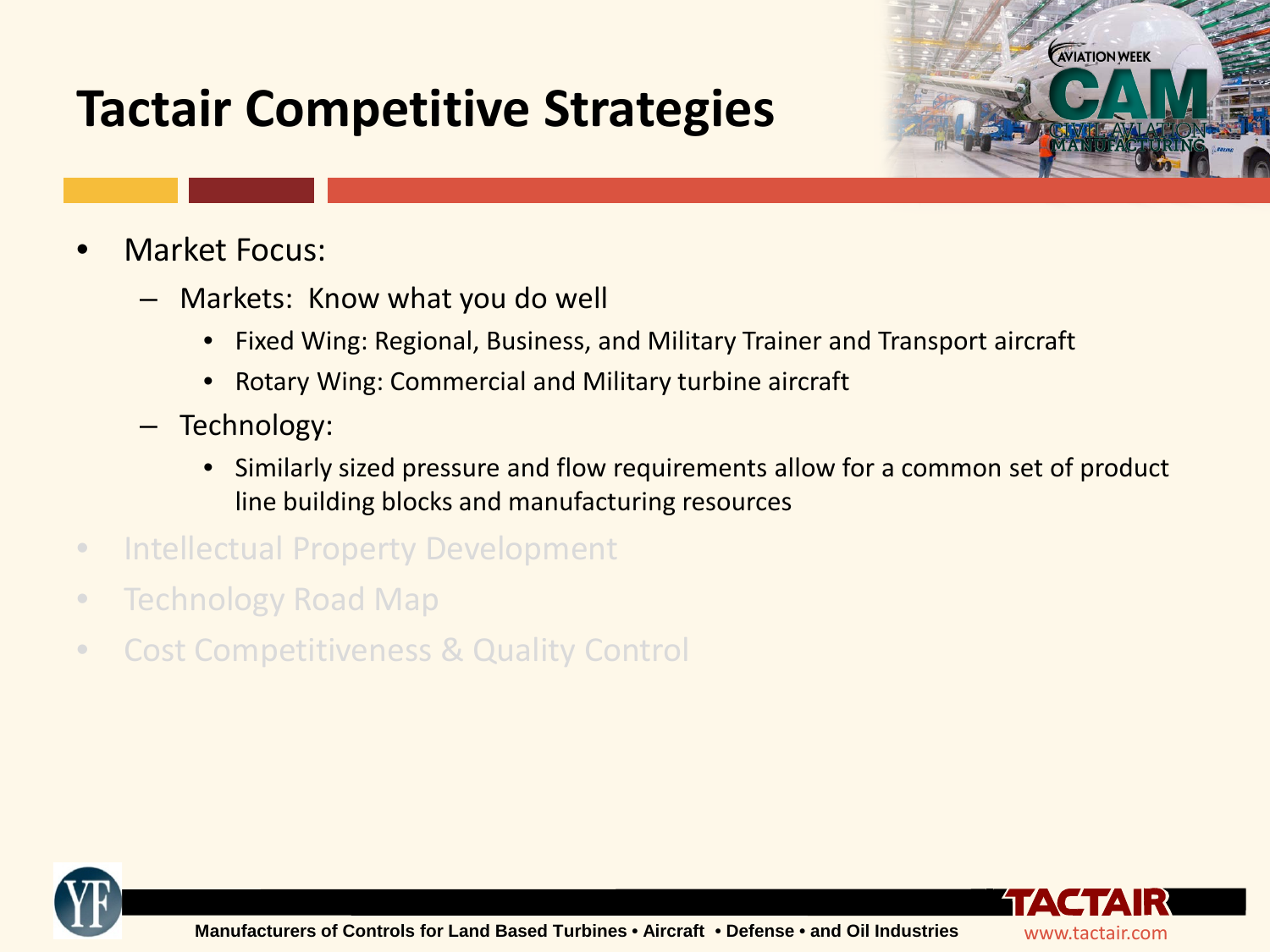

- Intellectual Property Development
	- Historically grown through acquisition of proprietary product lines
		- 5 companies/product lines (Tactair, Phoenix Controls, Teledyne Hydra-Power, Kaiser Fluid Technologies, and York Industries aerospace product lines)
	- Transition to include organic growth into our model, over the past 5 years
		- Increasingly limited attractive acquisition opportunities
	- Introduce new technology to minimize "total cost of ownership"
- Technology Road Map
- Cost Competitiveness & Quality Control





**AVIATION WEEK**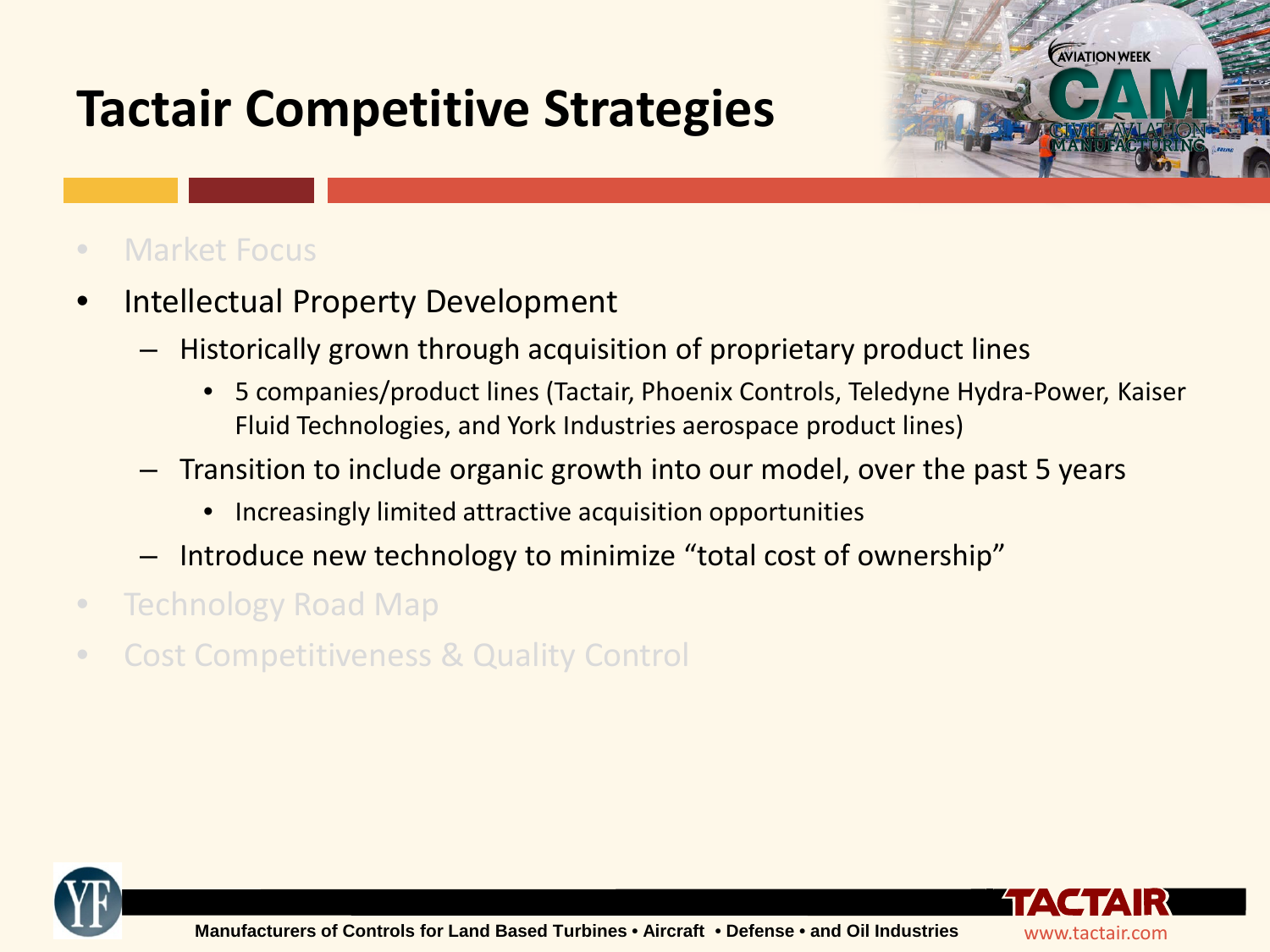

- Market Focus
- Intellectual Property Development
- Technology Road Map
	- Know where you are and where you want to go

#### Tactair Technology Road Map



• Cost Competitiveness & Quality Control



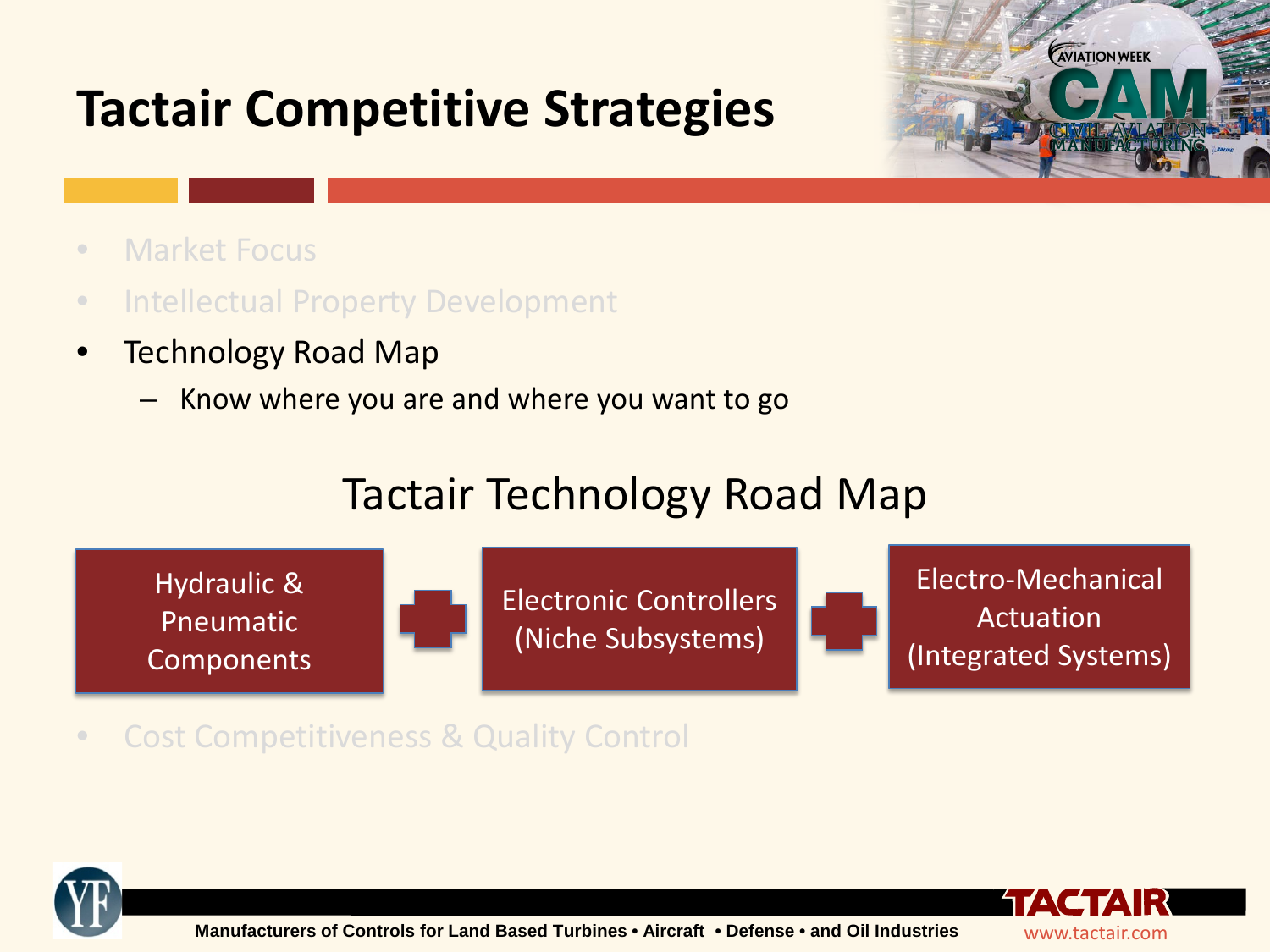# **Competitive Strategies**



- Market Focus
- Intellectual Property Development
- Technology Road Map
- Cost Competitiveness & Quality Control
	- Focus on Manufacturing
		- Significant investment in human and capital resources
		- "World Class" manufacturing facility
	- Focus on Process Control
		- Process Certification: AS9100C, NADCAP
		- DFMEA/PFMEA
		- Supplier Development and Quality Management
	- Focus on Design for Manufacturability through Product Realization Process
		- Gate-type Process



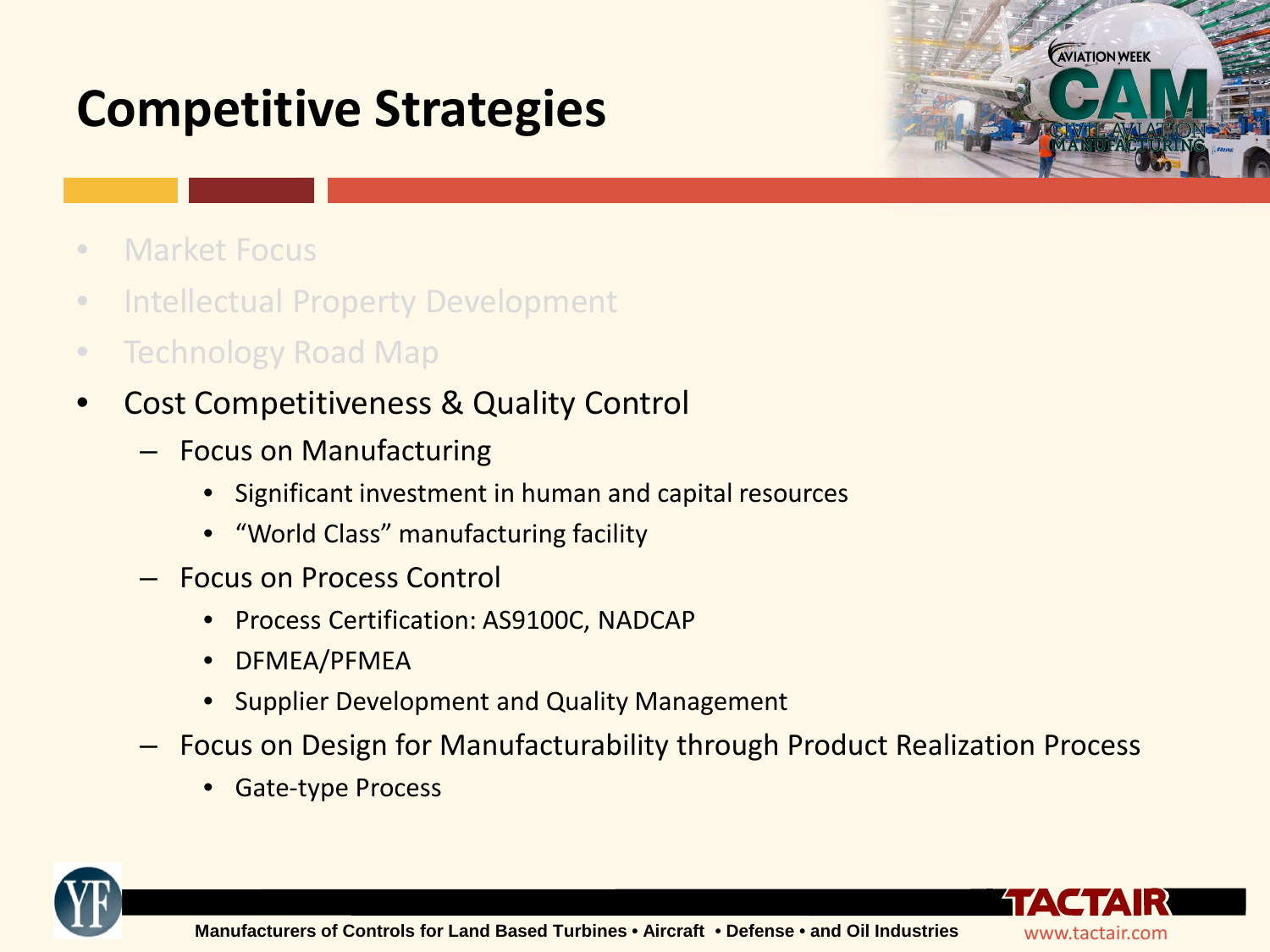**AVIATION WEEK** 

- Relevance
- Intellectual Property Rights
- Human Resources
- Focus
- Cost Competitiveness



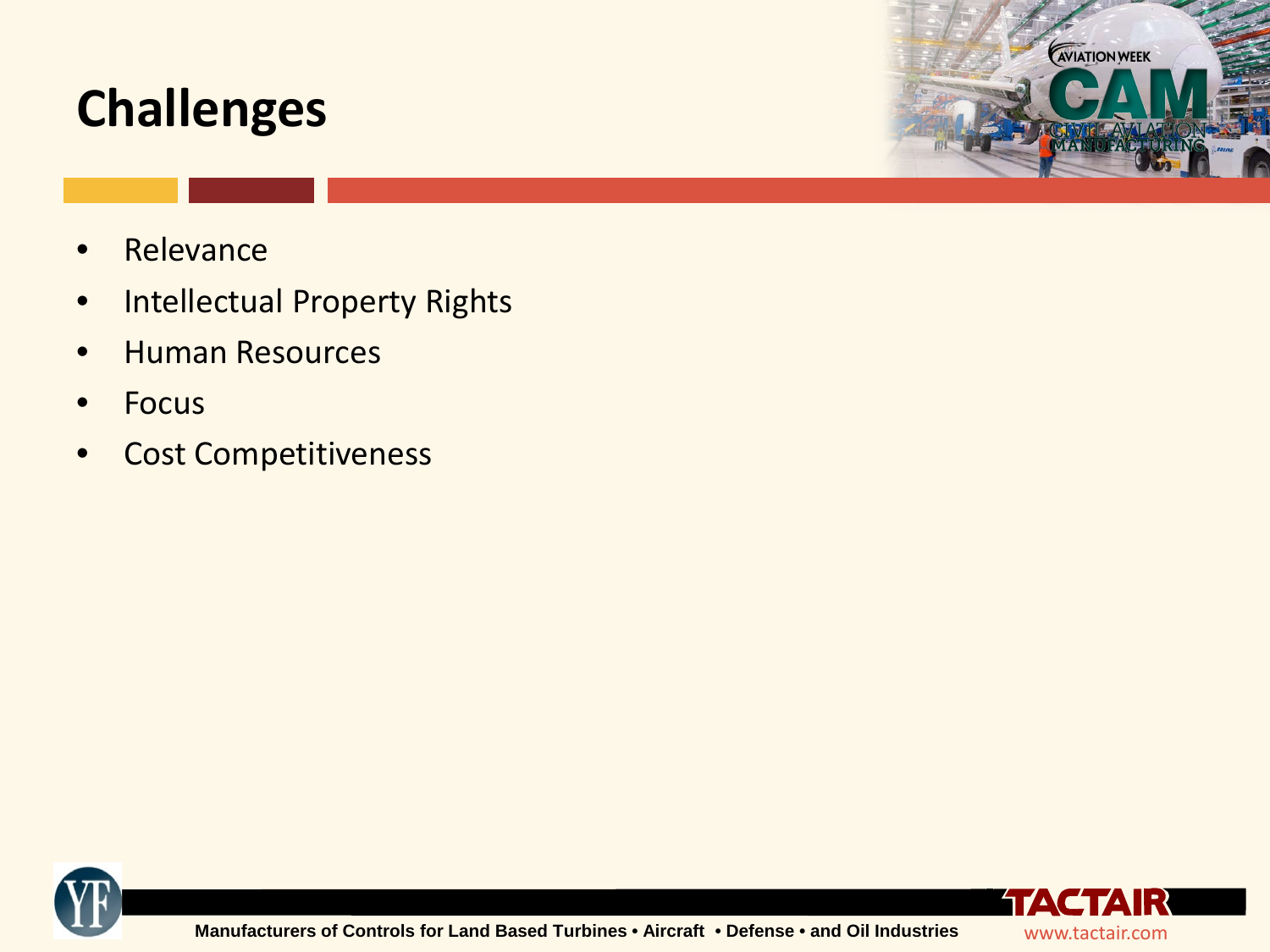

- Relevance
	- Small companies must maintain a sufficient size or and unique capabilities and or product technologies to be recognized as a leader in targeted markets with sufficient resources to remain so
	- Tactair has grown through acquisition to a relevant market position and now is focused on the development of unique technologies to remain so
- Intellectual Property Rights
- Human Resources
- Focus
- Cost Competitiveness



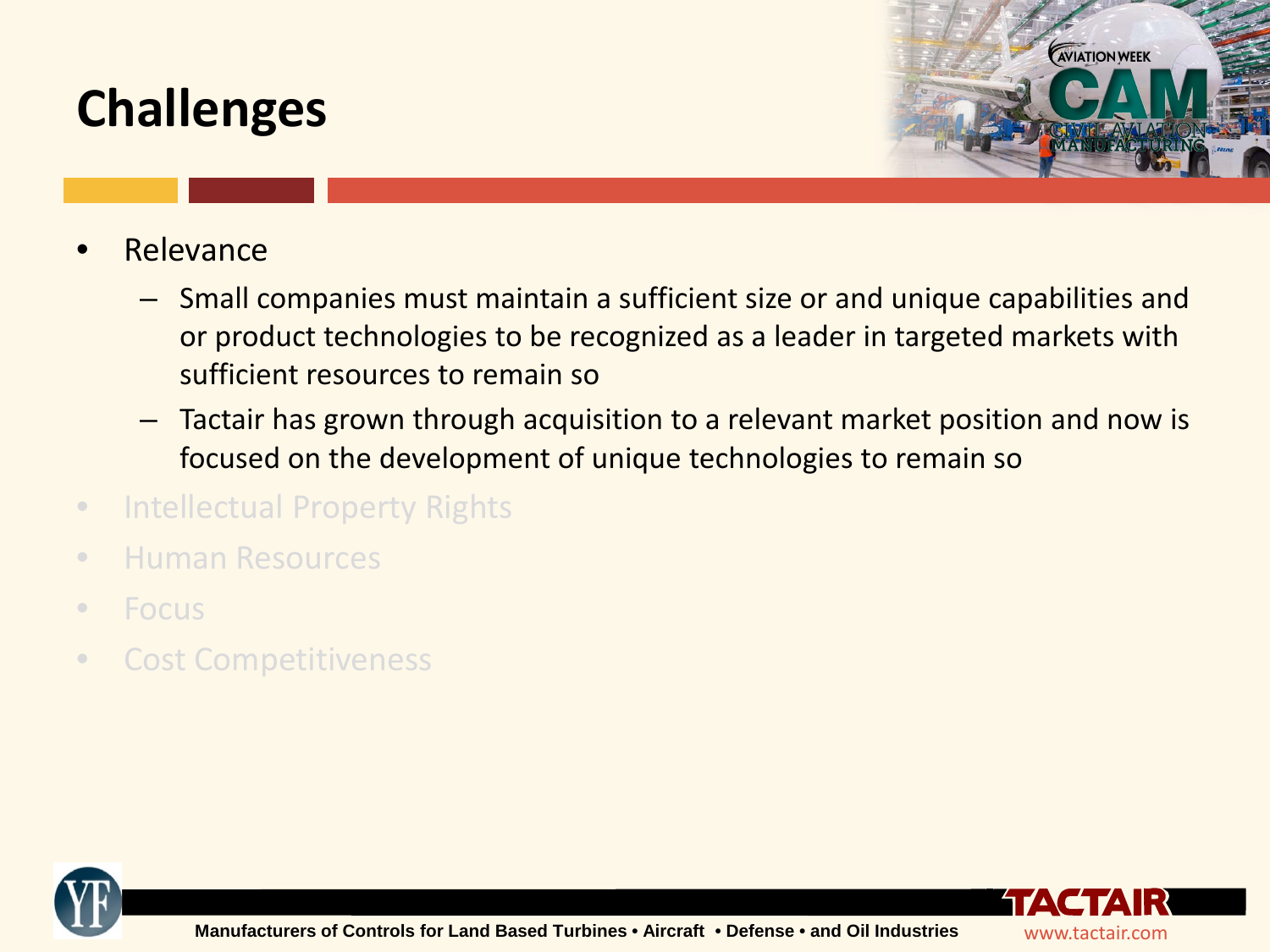

#### • Relevance

- Intellectual Property Rights
	- Intellectual Property Rights are the life's blood of a small technology driven company and IP must be protected
	- Customers represent the biggest threat, must be contractually diligent!
	- Tactair has taken a strong position in the protection of intellectual property rights
		- We do not accept non-recurring funding for development work
		- We insist on clear contractual language protecting our IP
		- This position has cost us business in the short term, but will ensure our long term viability as a supplier with sufficient cash flow to invest in new technology
- Human Resources
- Focus
- Cost Competitiveness



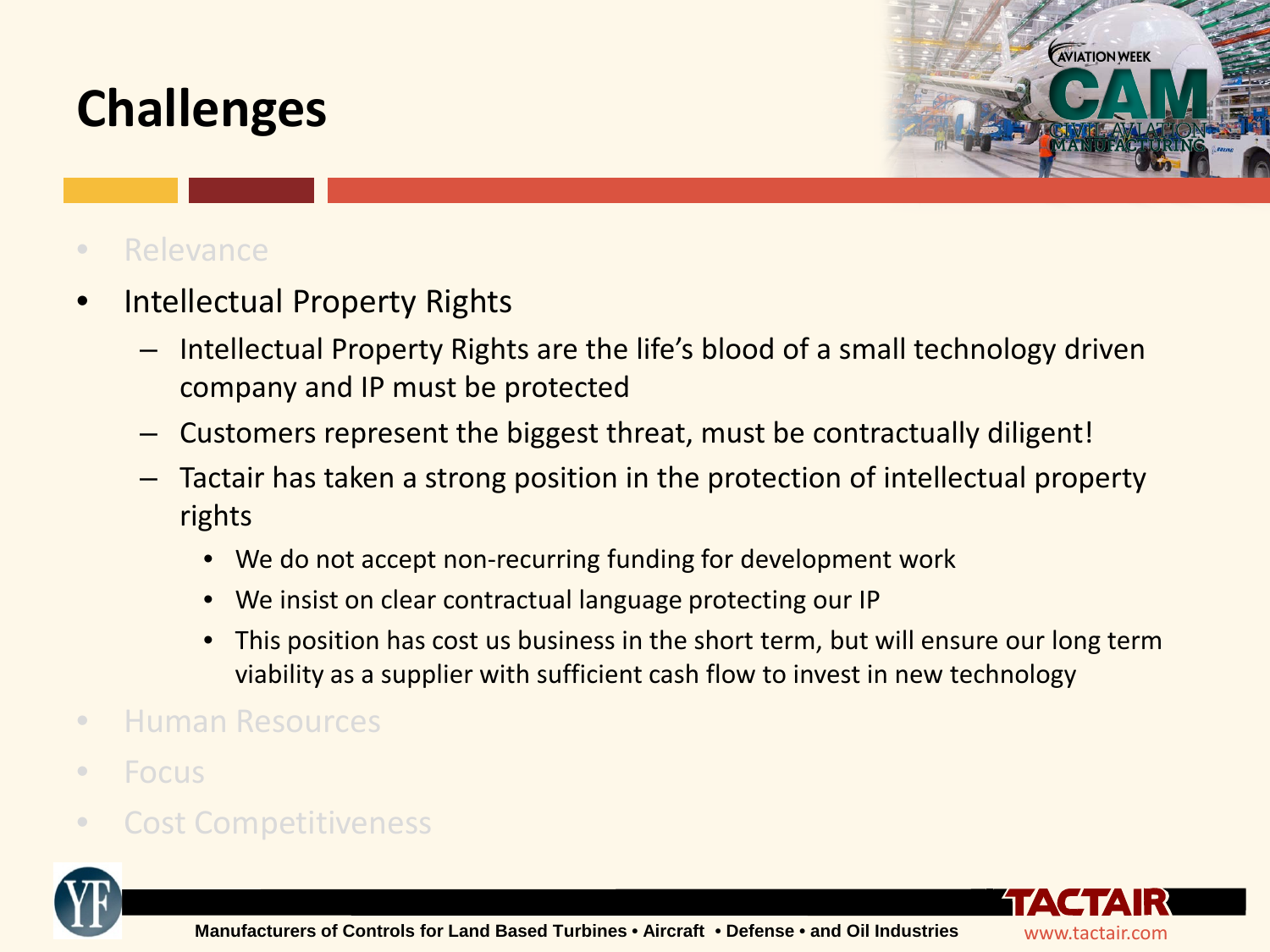

- Relevance
- Intellectual Property Rights
- Human Resources
	- Skill requirements evolve with changes in technology and market focus
	- Attracting and keeping skilled technical personnel requires a recruitment and retention plan
	- Tactair's recruitment plan focuses on individuals with ties to Central New York
	- Technical skills and experience are critical; however, specific aerospace industry experience is beneficial, but not critical
- Focus
- Cost Competitiveness



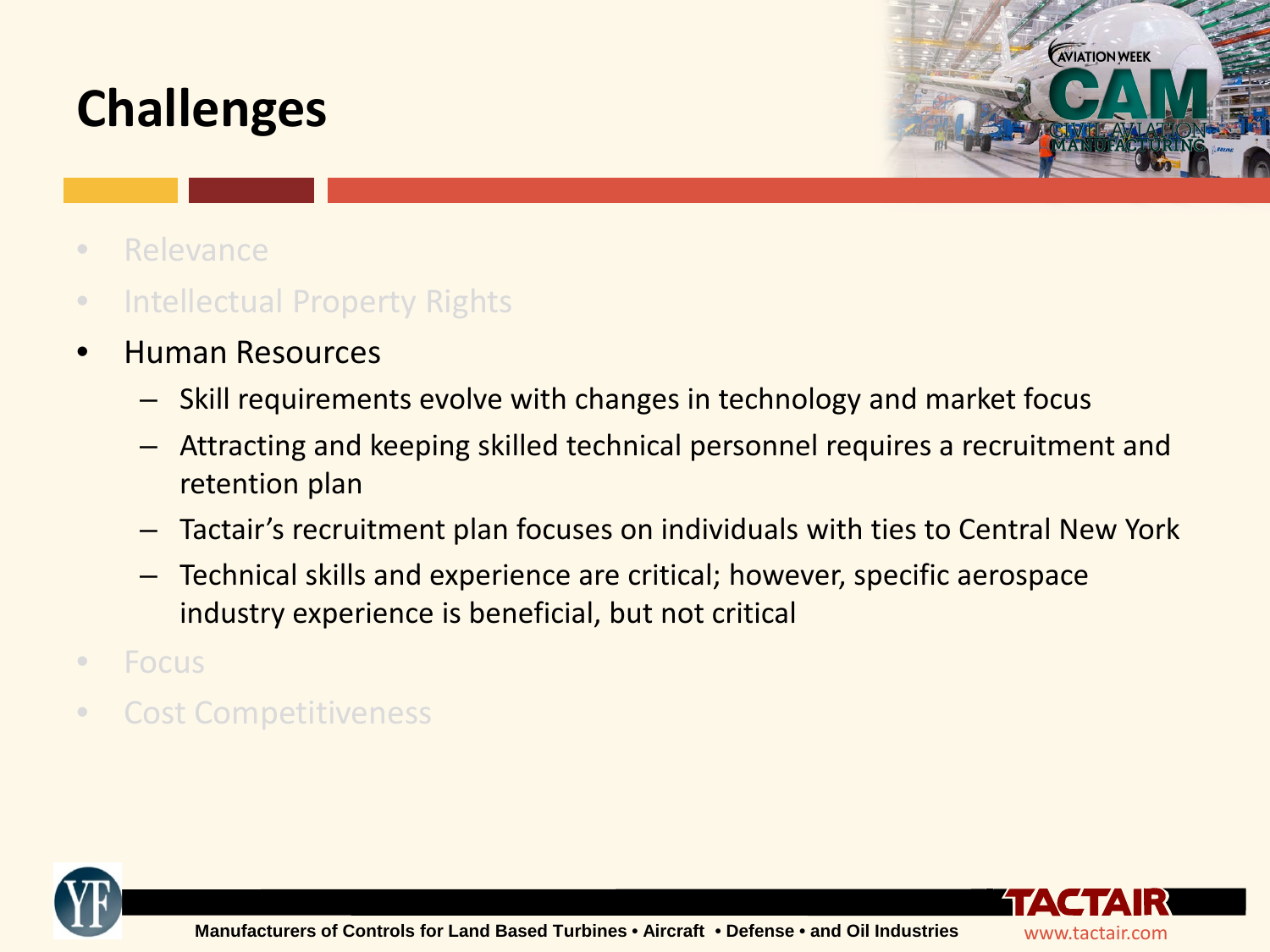

- Relevance
- Intellectual Property Rights
- Human Resources
- Focus
	- Very easy to become distracted by random opportunities that consume limited technical, time, and manufacturing resources
	- Develop a market and technology plan and stay focused on it (PRP helpful)
	- Tactair remains focused on its markets and application areas at the expense of the larger Large Transport Category Aircraft market
- Cost Competitiveness



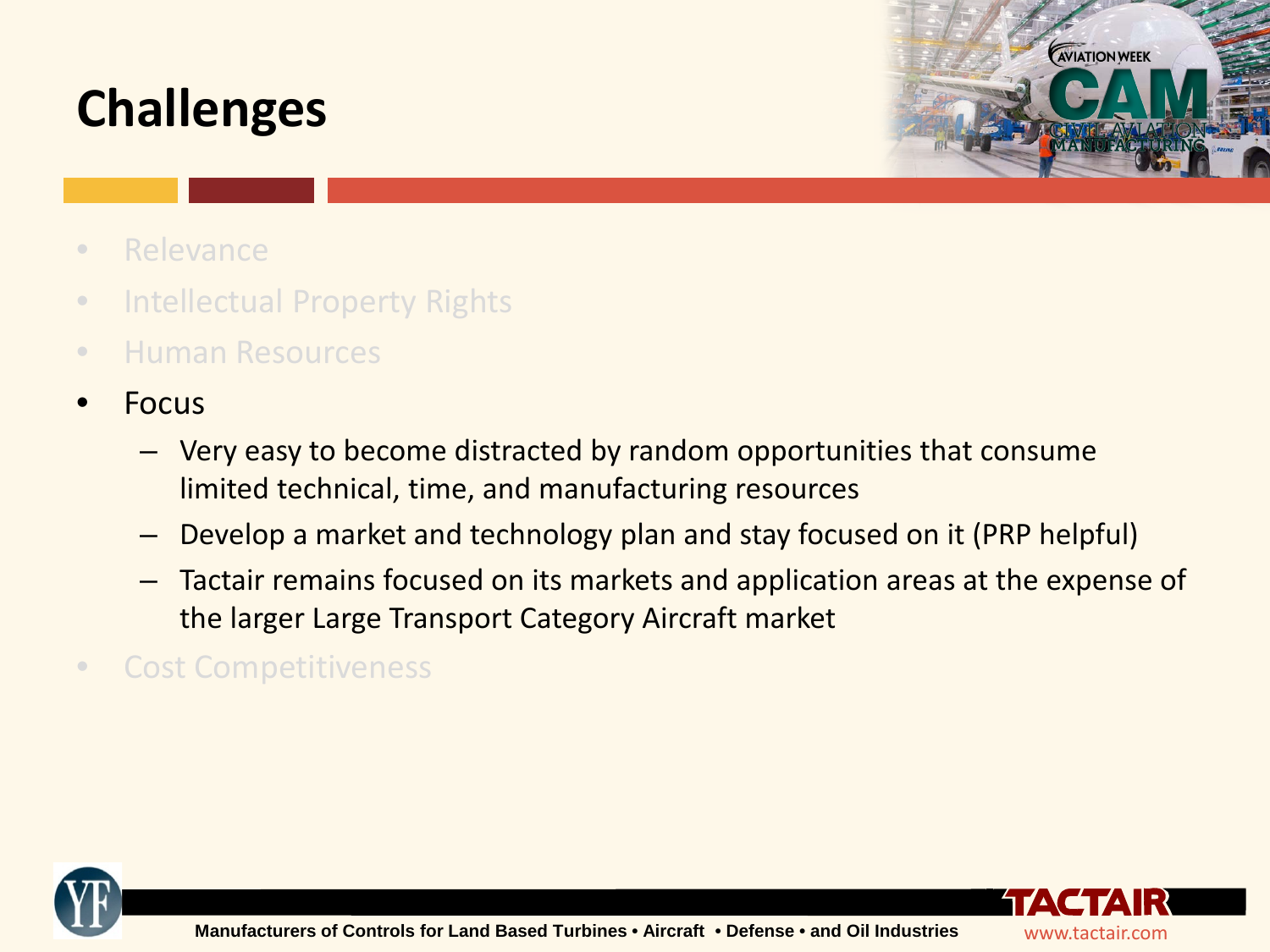

- Relevance
- Intellectual Property Rights
- Human Resources
- Focus
- Cost Competitiveness
	- Cost competitiveness is "top of mind" for Customers
	- Understand your Customer's "total cost of ownership" for your product as they perceive it (may require customer education)
	- Develop a plan to create the maximum value for your Customer (Tactair strategy previously covered)



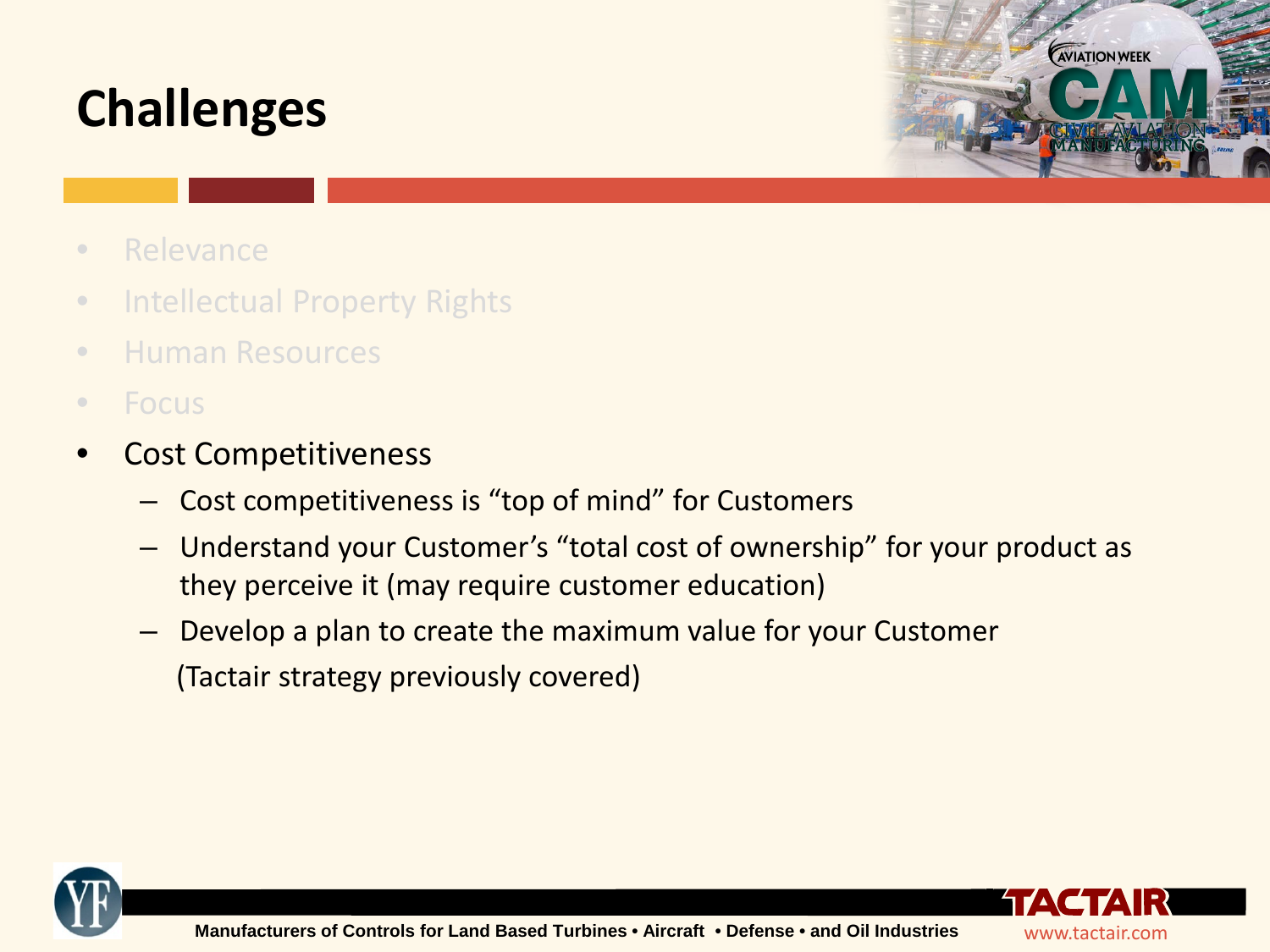# **The Future is Bright**



The future is bright for small and medium sized manufacturers in the aviation market; however, to be successful one must:

- 1. Understand your Customer's Needs
- 2. Have a relevant Value Proposition that addresses those needs
- 3. Develop Competitive Strategies to implement that value proposition
- 4. Understand and Manage the Challenges